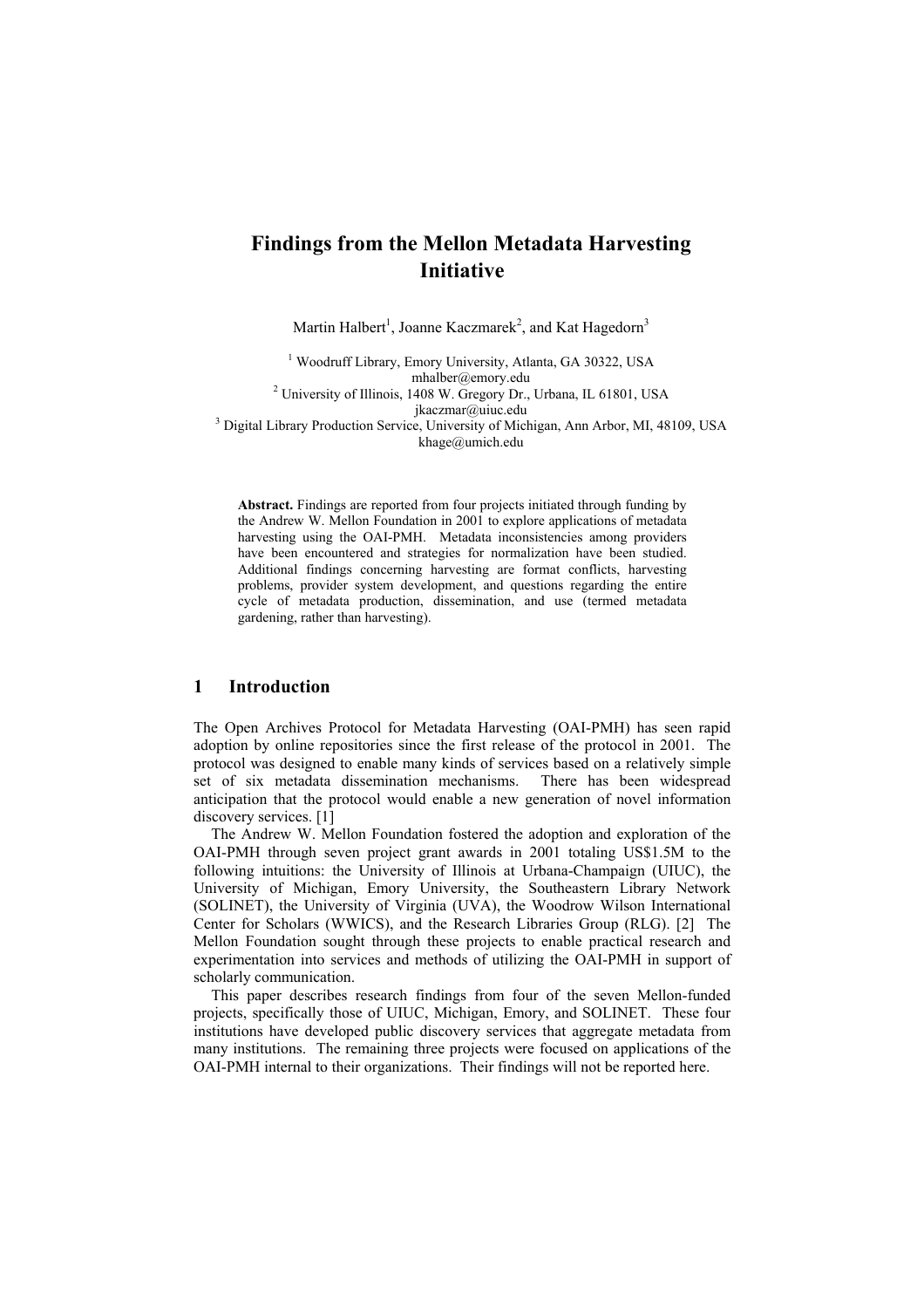This paper does not provide either instructions for implementing the protocol or extensive systems architecture reviews of the four projects described. Rather, the focus will be on major conclusions of these projects regarding the use of the OAI-PMH for discovery services of various kinds and directions for future research into applications of metadata harvesting.

The UIUC and Michigan projects have collaborated closely, and are reported first. The Emory and SOLINET projects were conjoined, and are reported jointly as the MetaScholar Initiative.

# **2 University of Illinois - Cultural Heritage Repository**

The University of Illinois Library developed middleware tools for harvesting OAI-PMH–compliant metadata and built a Web portal through which cultural heritage resources could be discovered. This provided a basis for evaluating the potential utility of the OAI-PMH in search and discovery services, and helped identify issues that arise when implementing OAI-based services in this domain.

We developed both data provider and service provider open source tools in Visual Basic and Java which are available for download from the SourceForge Website. [3] These tools were subsequently used to create a searchable aggregation of metadata. [4] This aggregation represents a heterogeneous collection of cultural heritage materials that represent artifacts, digitized texts and images, video, sheet music, library holdings, and personal papers and manuscripts. We applied the software tools to the project in two ways. In the first instance we used the tools to provide "surrogate" data provider services for institutions interested in sharing resources but not quite prepared to provide these services themselves. In the second instance we acted as an aggregator using the service provider tools to harvest over 2 million records from across 39 institutional collections. Once harvested these records were then indexed and made searchable using the XPAT software developed and supported by the University of Michigan Library.

Our findings support the notion that the OAI-PMH is a reasonable structure for providing system interoperability among organizations or individuals interested in resource sharing and discovery. The tools are reasonably easy to install and maintain with modest ongoing support from technical staff. The service provider tools are capable of running multiple instances on one or more workstations. While the Java version of the service provider tools suffers from Java's known memory footprint issues, preliminary tests with the Visual Basic tools indicate the use of one workstation running five simultaneous harvest jobs could harvest up to ten million records in one twenty four hour period. Although the protocol seems to be a viable option for resource sharing, our Cultural Heritage Repository still encountered some distinct challenges.

# **2.1 Slow Adoption of the Protocol**

Potential data providers were slow in adopting the protocol. Reasons for this slow adoption seem to be based more on available financial and personnel resources than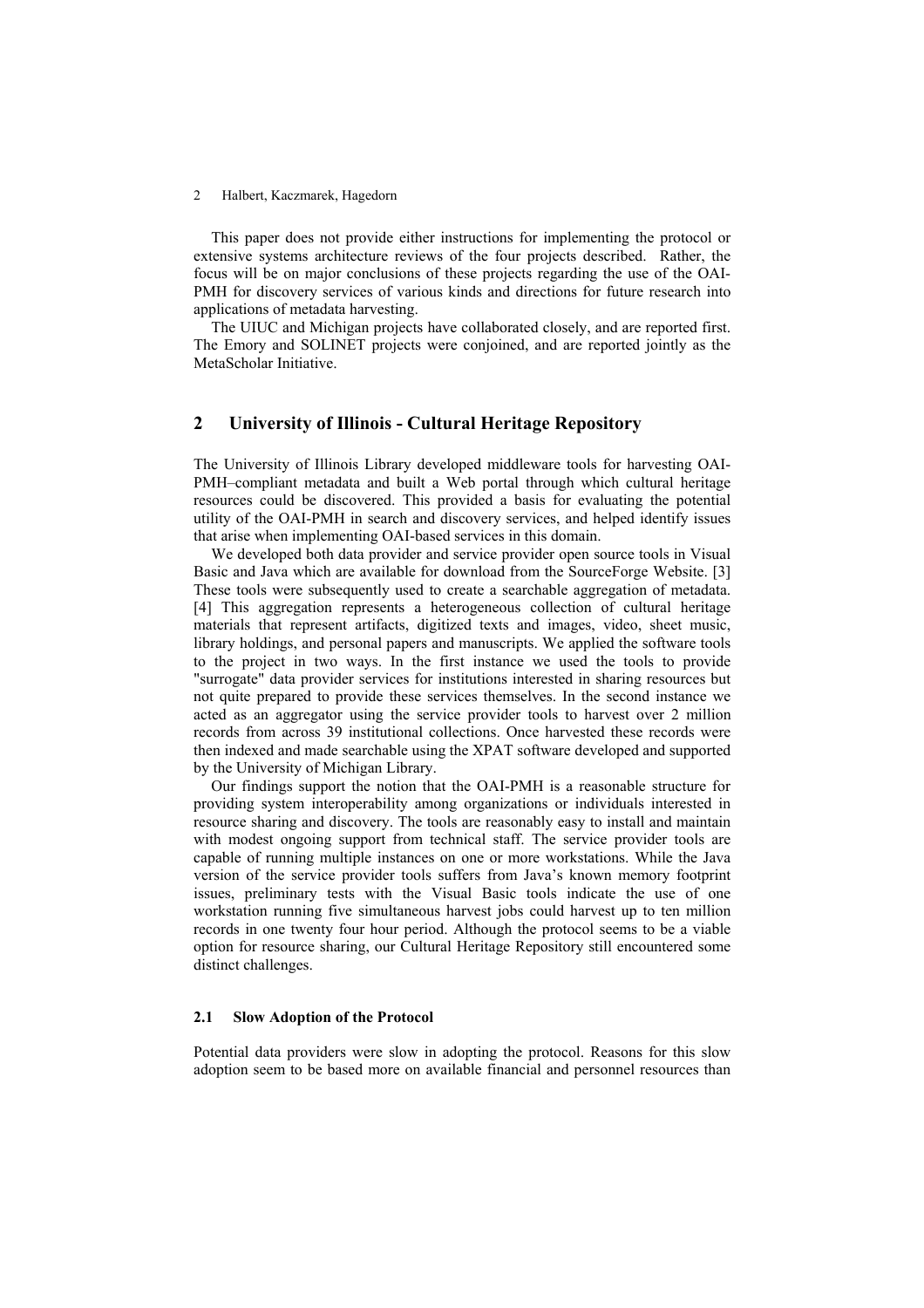#### **Findings from the Mellon Metadata Harvesting Initiative** 3

on a lack of interest in participation. This lagging participation was addressed by hosting data via "surrogate" data provider services for interested institutions. Our data hosting allowed us to collect batch dumps of metadata records, process them to conform with the OAI-PMH, and then provide server space for them from which they could be harvested by the project's harvesting service. We believe the slow adoption by potential data providers was foreseeable. At the start of the Mellon funded projects there was not yet enough momentum behind the OAI-PMH to illicit a greater commitment from potential data providers. As the Illinois-supported surrogate data provider services are phased out only sites we can directly harvest will remain in our Cultural Heritage Repository. Providing this temporary service allowed us to work on metadata inconsistency issues early on in the project.

### **2.2 Inconsistent Applications of Metadata**

A second challenge, and one faced by all data aggregators, was deciding how to manage the inconsistent application of metadata applied to data provider records. These inconsistencies are compounded when aggregating metadata records from heterogeneous collections. Various data provider communities such as libraries, museums, archives and special collections, tend to use the required Dublin Core (DC) schema differently. The DC schema is flexible, easily understood and can be used to represent a variety of resources. However it is precisely this flexibility that adds to the inconsistencies found in the metadata records we have harvested. Metadata authoring practices indicate great variances in the levels of description used. Also, as all DC elements are optional in the OAI-PMH, there is no guarantee a particular element will be found across all records. Similarly, since all DC elements are repeatable within one record, the number of occurrences could have a significant impact on the outcome of results ranking or sorting. The Illinois project team used common normalization techniques, mapping terms such as 'photo', 'picture', and 'photograph', to 'image' in the Type element. [5] We also normalized on the Date element and temporal uses of the Coverage element and continue to explore techniques for providing more usable result sets to a person searching the repository.

### **2.3 Importance of Context**

The context from which some metadata records are extracted can play a significant role in the value perceived by a person whose search results have revealed these materials. Maintaining the context associated with particular records proved to be a challenge for the Illinois project. An example of records that might not be as useful when taken out of context is found in the use of finding aids used by the archival and special collection communities. Finding aids typically describe a collection rather than an individual item within a collection. The Cultural Heritage Repository received 8,730 finding aids marked up with Encoded Archival Description (EAD) from data providers. EAD is widely used in the archival and museum communities to encode metadata representing a broad spectrum of materials ranging from manuscript collections to individual photos, letters, and artifacts. The project team decided to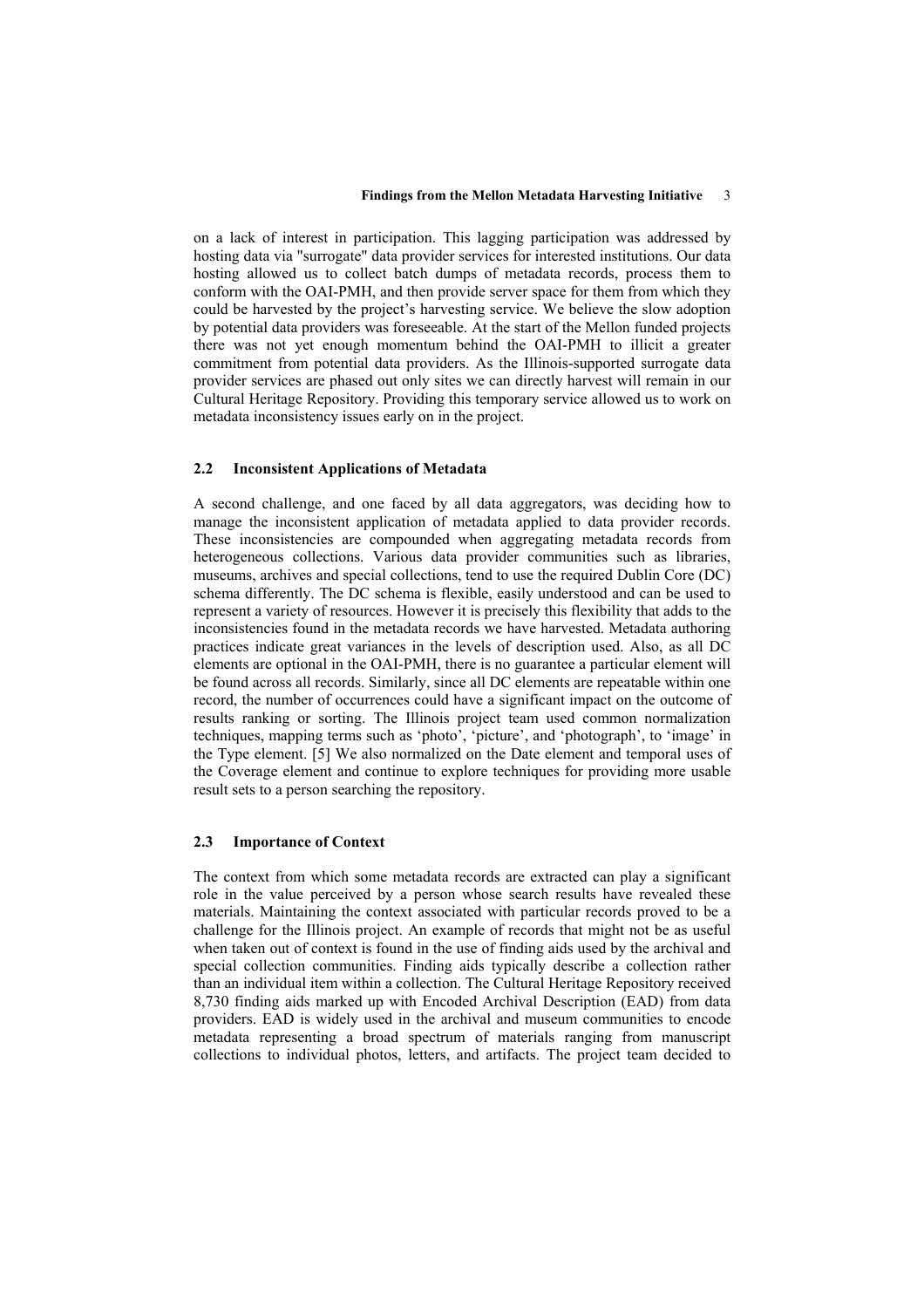expose as much granularity from the EAD files as possible. As such we developed algorithms to derive multiple DC metadata records, each describing an individual item, from each EAD encoded finding aid. [6] The process generated over 1,515,00 records from the original set of 8,730 finding aids. This level of granularity presented a particular challenge, as the types of records generated did not provide sufficient context for each record thereby leaving the possibility of a very unsatisfactory result set from a search. While searching discrete records embedded in an EAD finding aid may be desirable, to obtain maximum benefit, it is also imperative to provide a reference to the context of any one of these records. To this end, we developed a process that provides a link to the full EAD finding aid for each unique record, displaying the record embedded in its surrounding finding aid contextual framework. This display pops up in a separate browser window, conveniently providing a reference for the searcher to understand which archives or special collection record series generated the original record of interest. This strategy seems to make sense for displaying records aggregated from very different collections and marked up with very different metadata schemas.

# **2.4 Future Directions for Research at University of Illinois**

Since the OAI-PMH allows for records with multiple metadata schemas to be harvested, providing they are minimally expressed in DC, it would not be unrealistic for service providers to harvest records in multiple formats. These records could then be served up to multiple end-user communities according to the most appropriate format for each particular group. As the OAI-PMH continues to mature, the work ahead for aggregators will focus on the delivery of services to end-users, packaging information on demand, and maintaining easy links to the contextual setting for records represented in heterogeneous repositories. The University of Illinois is engaged in some aspects of this work as it continues to extend the OAI-PMH on other grant-funded projects.

Through its National Leadership Grants (NLG) program, the Institute of Museum and Library Services (IMLS) is enabling the development of hundreds of significant new digital collections. In September 2002, IMLS awarded the University of Illinois a National Leadership Grant for a three-year research project to promote the visibility, adaptability, and interoperability of IMLS digital collections. The primary goals of the IMLS Digital Collections and Content project [7] are to:

- Create a registry of digital collections funded by the IMLS between 1998 and 2005
- Implement a search and discovery system for item-level content in these collections using the OAI-PMH.
- Research best practices for interoperability among diverse digital content and for supporting the interests of diverse user communities.

Funded by the NSF, the University of Illinois Library faculty are also working with faculty from the Department of Theoretical and Applied Mechanics (TAM) and researchers from Wolfram Research, Inc., to develop second-generation capabilities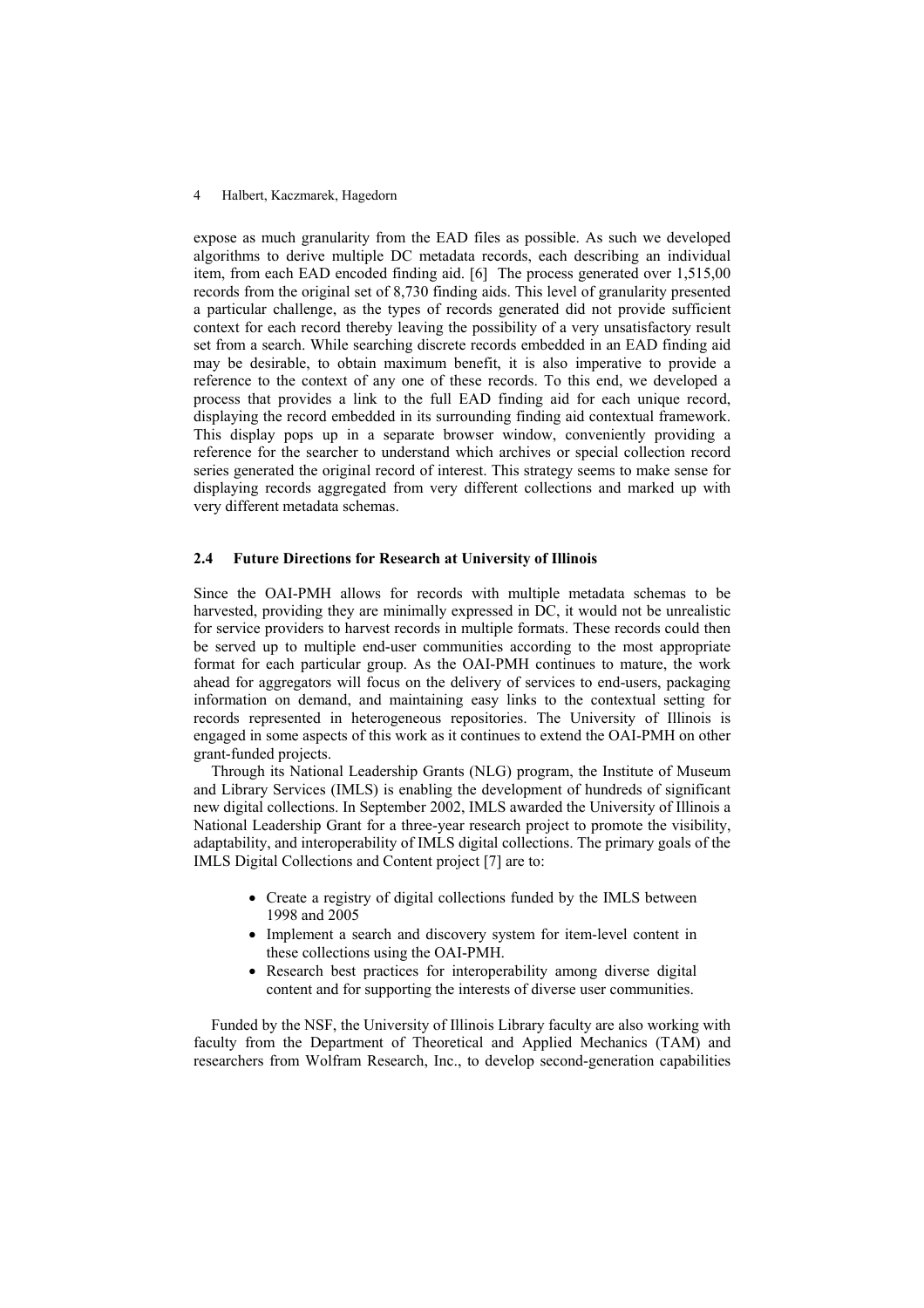for two digital libraries to support mathematics, engineering, physics, and applied sciences education using the OAI-PMH. Metadata has been harvested from Eric Weisstein's World of Mathematics (MathWorld) Website and Wolfram Research's Mathematical Functions Website. This material is then being exposed using the OAI-PMH for inclusion in the National Science Digital Library.

# **3 University of Michigan - OAIster**

OAIster, at the University of Michigan, University Libraries, Digital Library Production Service (DLPS), was one of the Mellon grant-funded projects designed to test the feasibility of using OAI-PMH to harvest digital object metadata from multiple and varied digital object repositories and develop a service to allow end-users to access that metadata. We developed a system to harvest, store, and transform this metadata, using the UIUC Java harvester and our own Java transformation tool. We utilized the capabilities of Digital Library eXtension Service (DLXS) middleware to transform the metadata into a standard format (DLXS Bibliographic Class), build indexes and make the metadata searchable through an interface using the XPAT search engine. In addition, we tested the resulting interface in-house and remotely with users in two sets of sessions.

The unique feature of OAIster is that it provides access to metadata pointing to actual digital resources. Harvested metadata that has no corresponding digital resource is not indexed in OAIster. This ensures that users can access the resource itself. OAIster can be found online at http://www.oaister.org/, with over a million records available from over 140 institutions. Because of the large number of records indexed (and growing by more than 1000 records every month), OAIster is becoming a "one-stop shopping" interface to any digital resource users might need.

As a result of this year-long project, the University of Michigan project staff encountered a number of issues that should be taken into account for future uses of OAI metadata creation and harvesting.

#### **3.1 Metadata Harvesting Issues**

Scheduling harvesting of metadata is challenging, as long harvesting efforts often end up overlapping, and thus cause problems with memory-intensive, concurrent processes. Specifically with the Java harvester, we would at times receive out-ofmemory errors, and a harvest would fail as a result. We were unable to implement an automated solution for harvesting, as the result of time concerns, so harvesting has remained a manual, time-intensive process.

We found it quite useful to have the ability to harvest a repository completely from scratch, in addition to on an incremental basis. Because of harvester and human hiccups, records could "go missing" on a variable basis. We developed a perl script that runs on the harvester database to clean out any administrative metadata about the harvested records of a repository, allowing us to re-harvest all records from that repository.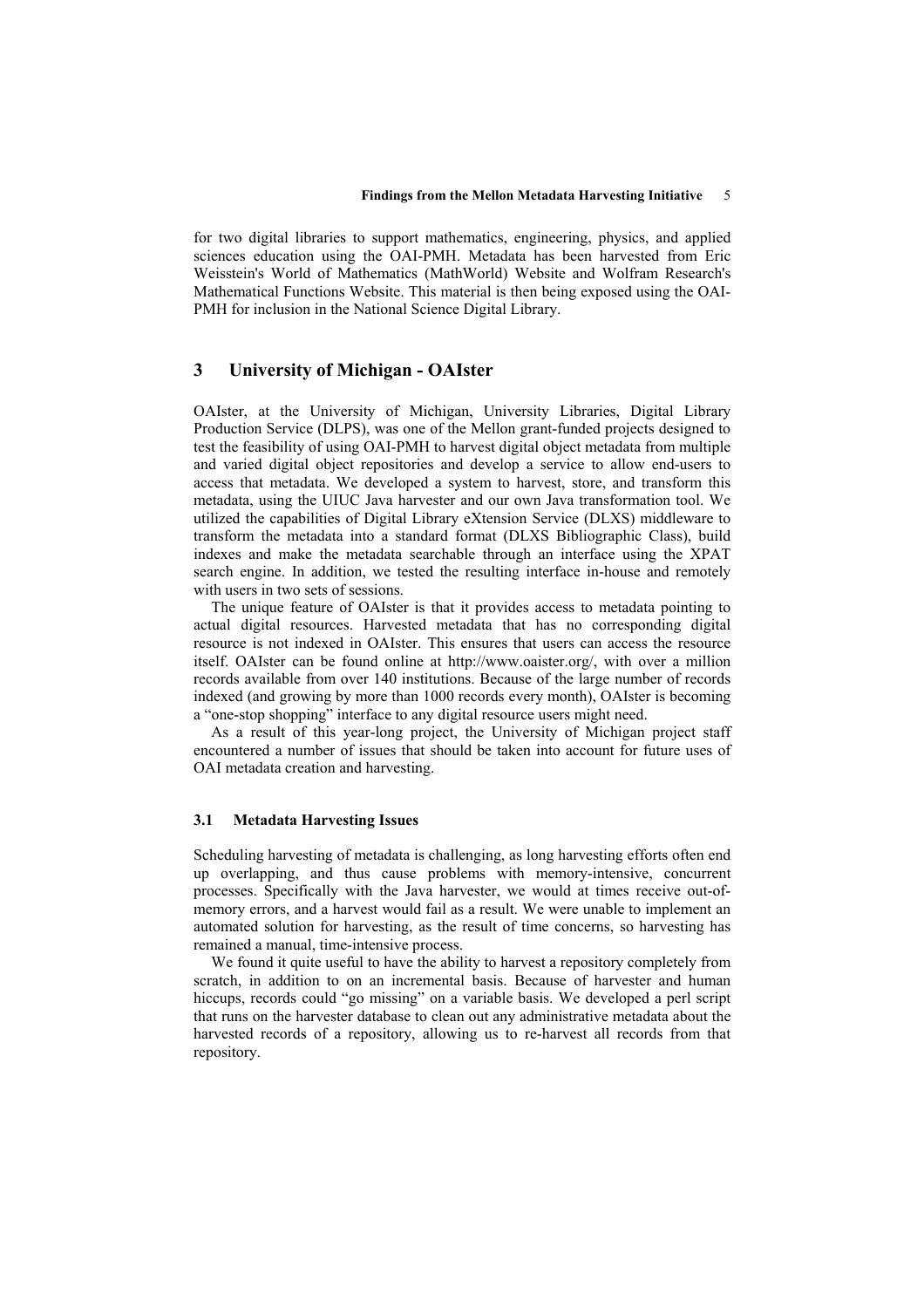In over 10% of the repositories currently being harvested, we have encountered XML validation errors. Some data providers have not been strict in conforming to the UTF-8 encoding standard, and our harvester fails as a result when gathering records from these repositories. If we request that the harvester gather records under loose validation, we receive "junk" records as well as normal records, although in general we receive more records than if we don't harvest using loose validation.

#### **3.2 Metadata Variations**

Repositories vary widely in terms of the types of records they offer. They differ in formats (e.g., text, video), academic levels (e.g., graduate student theses, peerreviewed articles), and topics (e.g., physics, religious studies), among others. And, the repositories vary significantly in the quality of their metadata, including their use of the Dublin Core (DC) encoding format. Although all repositories must at the least encode their data in DC before being OAI compliant, institutions use certain elements more frequently, ignore other elements completely, or include namespace declarations in non-standard places, e.g., included with a DC Title tag (<title xmlns:xsi="http://www.w3.org/2001/XMLSchema-instance">), which ultimately means we need to create many different kinds of XSL stylesheets as part of our transformation process.

Normalization of the DC Resource Type element was our attempt to standardize some of the metadata, so that users could search more effectively using this element. The transformation tool uses a normalization table, to transform DC Resource Type values such as "Book" and "paper" to the normalized value "text," and values such as "illustration" and "Picture" to the normalized value "image." The table was manually created from a retrieval of unique DC Resource Type values among all harvested records. The resulting normalized value is placed in a new Bibliographic Class element, specifically created for this purpose. Consequently, in the interface, users are then able to limit their search to those records in which the normalized element value equals, for example, "text." Admittedly, the method we used for normalization is not perfect, since each time a new repository, with potentially different varieties of values for DC Resource Type, is added to our service, the normalization table must be created anew. The normalization of metadata will eventually require the use of a thesaurus or controlled vocabulary, and automated methods for gathering the normalization table.

#### **3.3 Duplicate Metadata Records**

We have encountered duplication of harvested records in two ways. We have harvested nearly every OAI-enabled data provider repository, including those that are aggregators of repositories. Because of this, we have records in our system from original repositories and from aggregator providers collecting original repositories. As an example, a search performed in OAIster for "double-well Duffing oscillator" retrieves two records, exactly the same, but one was harvested from the arXiv.org Eprint Archive repository (an original repository) and one harvested from the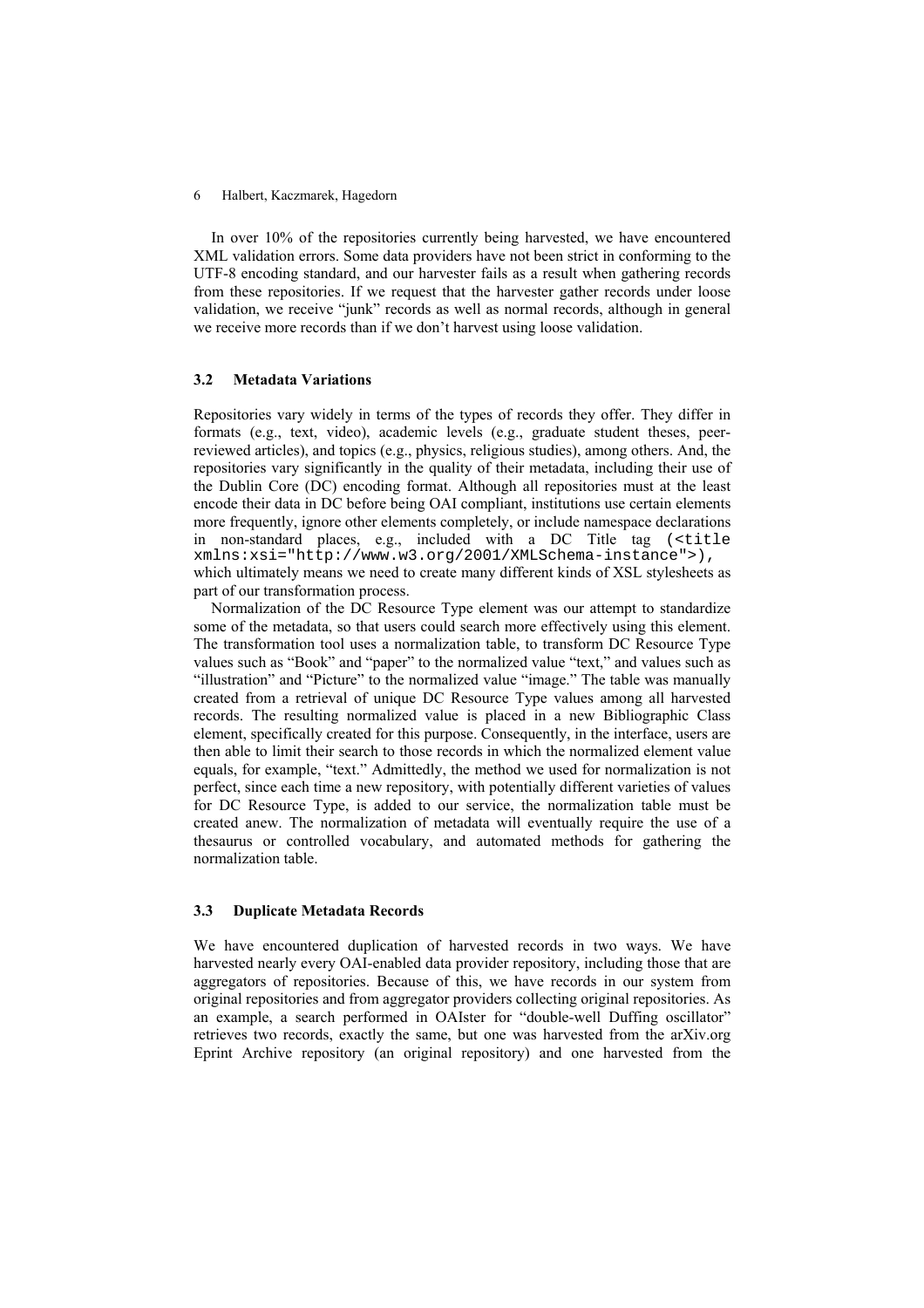CiteBase repository (an aggregator). The decision of whether or not to harvest from aggregator repositories is made more complex because these aggregators contain records that are not currently available through OAI channels, and they do not always contain all the records of a particular original repository.

Aggregator providers can be very useful for service providers who are unable to harvest certain repositories, as was the case for us in our initial attempts to harvest the arXiv.org Eprint Archive repository. However, aggregators are somewhat problematic as they can be both service providers and data providers. Providing metadata that is also being provided by the original repository complicates the issue of duplicate records. Worse, if the original repository is also a service provider, there is the danger that they could (potentially unknowingly) harvest their own data. The use of the OAI Provenance element could alleviate these problems, however it's not currently widely used by data providers and most harvesters do not have the capability to utilize it.

#### **3.4 Granularity of Resources**

Granularity or specificity of digital objects will become more of an issue once more metadata is available. We foresee that it will confuse the user to be able to access separate records of the scanned artwork of the Peggy Guggenheim collection, but only be able to access a single record of a book of Emily Dickinson poetry and not records for each of the poems themselves. With so many harvested records, it is not possible to manually determine the specificity of each record, and mirror that in the interface appropriately (e.g., an hierarchical display). The future of the protocol may allow more automated approaches to solving this problem, especially if the OAI Set element is more fully realized and used. (The currently defined Set element allows a data provider to indicate which groupings a record belongs to, e.g., a "low temperature physics" set.)

#### **3.5 Resource Restrictions**

Rights and restrictions associated with metadata, and associated with the digital objects themselves, are also an issue. For instance, in our role as data provider, we provide metadata of our own collections that contain digital objects restricted to certain communities (e.g., CIC institutions), and metadata restricted due to contractual obligations with the originator. We don't OAI enable the latter, but we do enable the former, if available.

There are issues surrounding display of metadata pointing to restricted digital objects, not the least of which is that it may confuse users if they attempt to get to a digital object and are prevented from doing so. However, there are reasons for making this metadata available. Limiting access to records because the digital objects are restricted to a certain community ends up limiting that community's total access. At DLPS, we have digital objects that fit this pattern, and we make sure to include information in records that clarifies who is able to access those objects.

The large majority of metadata that we harvest displays the DC Rights element, with values supplied by the data provider. It would be beneficial to test differing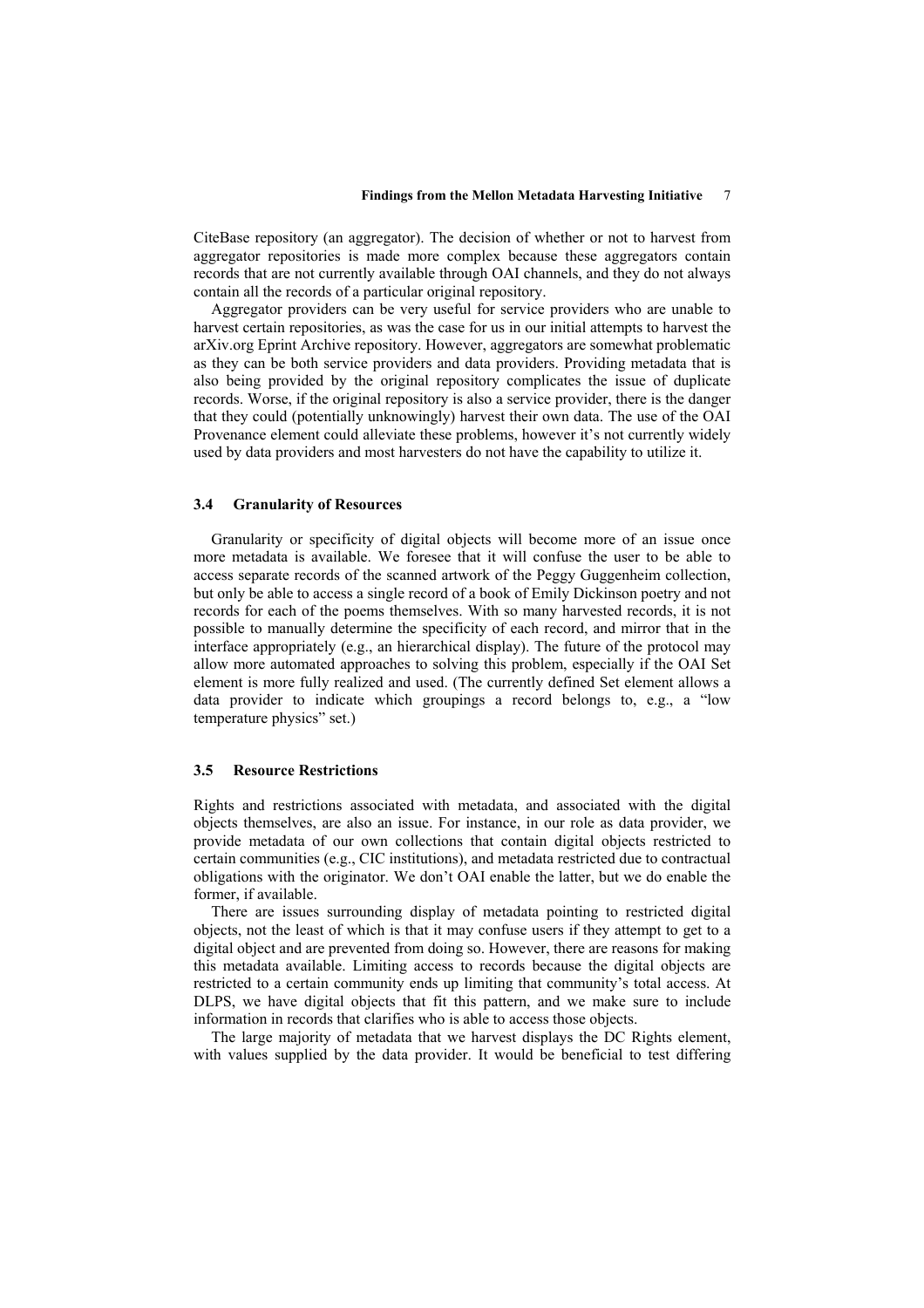levels of restrictions and rights on digital objects with users to better answer how best to serve this metadata. Since rights information in the metadata varies widely, and currently there is no standardized method of indicating restricted digital objects (i.e., an OAI "yes/no" toggle element), testing this might inform future development of the protocol and data provider conformance.

#### **3.6 Future Directions for OAIster**

The University of Michigan intends to continue researching the use of OAI in a variety of ways. We expect to focus our efforts on:

- Determining a method for handling duplicate records.
- Normalizing more elements, such as DC Language.
- Providing high-level topical (or similar) browsing capabilities, perhaps drawing on the OAI Sets functionality.
- Working with UIUC on data mining research to offset issues related to metadata inconsistency.
- Targeting particular audiences within the research community.
- Collaborating with other projects that could benefit from using OAIster, e.g., giving researchers the ability to find digital objects while developing their courses online in a learning object environment.

# **4 Emory University and SOLINET – MetaScholar Initiative**

Two of the projects funded by Mellon were based in Atlanta, Georgia. The MetaArchive project, proposed by Emory University, seeks to explore how information about targeted subject collections held in small-to-medium sized library archives could be most effectively disseminated through OAI-PMH metadata harvesting services. The AmericanSouth portal was the second Atlanta project, and was proposed by the Association of Southeastern Research Libraries (ASERL), a component of the SOLINET non-profit organization. AmericanSouth.Org is intended to be a scholarly portal for the study of the culture and history of the American South. These two projects were conjoined in a unified effort termed the MetaScholar Initiative in order to take advantage of complementary aspects of the two projects. Both projects are focused on cultural research materials associated primarily with regional subject topics. The projects have produced three portals, accessible at http://AmericanSouth.Org, http://MetaArchive.Org, and http://MetaScholar.Org (containing information about the overall initiative).

During 2002 the MetaScholar Initiative installed OAI data providers at partner institutions and established a central portal infrastructure to harvest and index metadata, as well as manage contributed contextual content pieces.

**MetaArchive Project.** MetaArchive project programmers worked with archivists and technologists at institutions and archival operations of many different types and scales. A special project focus has been on smaller college library archives, but we have also worked with large research libraries, church record repositories, university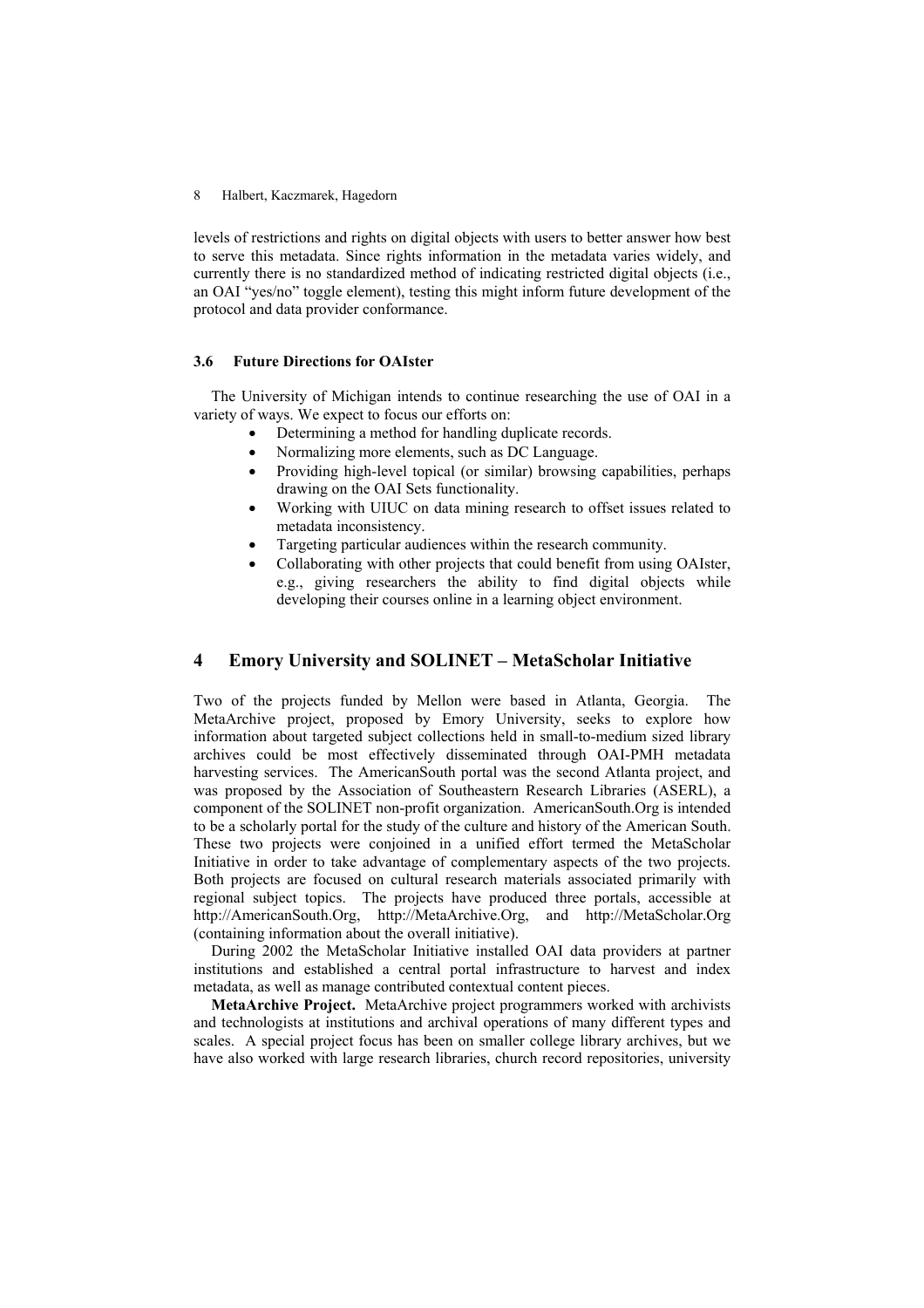data centers, and a museum. Several dozen OAI data providers were installed during the course of the project, representing multiple archival collections.

A difference between the philosophies of the MetaScholar Initiative and many other OAI harvesting projects is that metadata for both print and online materials have been aggregated. This is because the focus of our projects is raising visibility of scholarly resources generally, regardless of access mechanisms. We are interested in studying the processes whereby institutions of multiple categories can utilize the OAI-PMH in support of information dissemination, and especially how centralized common-good technical infrastructures can be deployed to benefit smaller, underfunded archives. Archives are being selected using a collection development model, with roughly 30K records in the current MetaArchive databases. We wish to keep the MetaArchive databases small and targeted to the two subject domains of the project, papers of selected Southern political figures and religious institutions.

**AmericanSouth Project.** The AmericanSouth project has focused on a more homogenous group of nine large ASERL research libraries and their archival holdings. The majority of these archival collections are digitized materials, but online access to items cited by metadata is not a harvesting requirement for AmericanSouth any more than in the MetaArchive project. The main criteria for harvesting are scholarly value and subject domain relevance of collections as judged by a team of scholars representing different disciplines and backgrounds. This scholarly design team also provides guidance on user interface features, as well as original online content in the form of online articles and authoritative contextual subject guides.

During 2002 MetaScholar Initiative programmers collaborated with researchers at Virginia Tech to install elements of the Virginia Tech Open Digital Library software [8] at AmericanSouth and MetaArchive partner sites in order to establish OAI data provider. The MetaScholar Initiative redeployed the ARC software [9] from Old Dominion and enhanced it with additional annotation and portal features to create two experimental portals, AmericanSouth.Org and MetaArchive.Org, that combined metadata harvesting and scholarly publishing capabilities.

The MetaScholar Initiative has independently encountered and can reiterate the all the findings reported by the UIUC and Michigan projects. Without repeating their points, there are some further elaborations that MetaScholar can offer, as follows.

# **4.1 Barriers to Adopting the Protocol.**

THE OAI-PMH was not used, implemented, or adopted by the vast majority of libraries and archives in 2002, nor is this likely to change in 2003. This is because of a variety of barriers to adopting the protocol. This finding may appear inconsistent with the growth in numbers of OAI data providers and the simple implementation requirements of the protocol, but is nevertheless valid and significant. It is true that the numbers of OAI data providers are growing at a virtually geometric rate. [10] But despite this rapid growth in providers, the overall penetration of the protocol into the deep infrastructure of scholarly archives is still minor. Virtually no MetaScholar partners were planning on implementing the OAI-PMH before the collaboration began. Nor would the majority have been able to implement the protocol without the specialized programming assistance offered by the MetaScholar projects.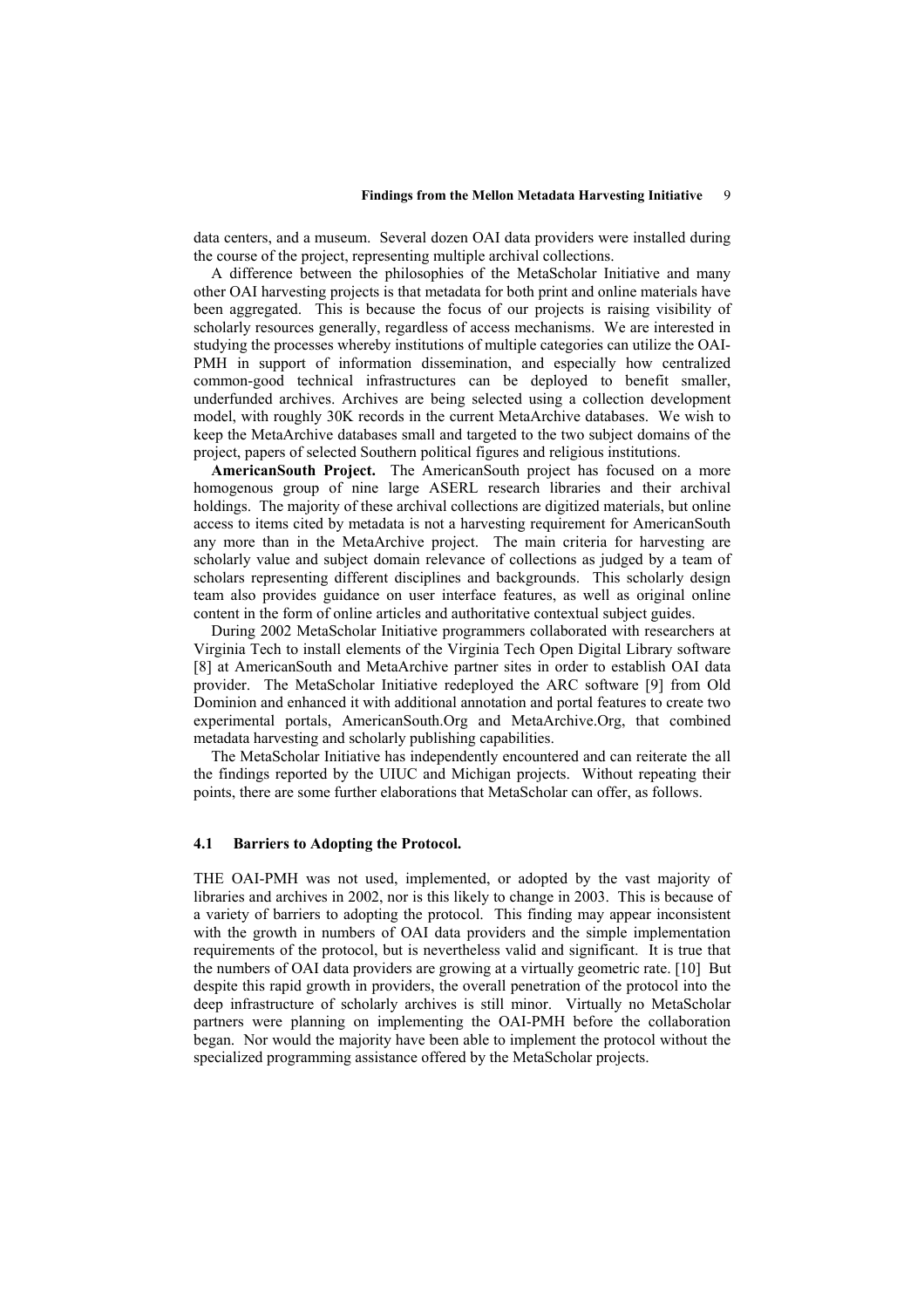Collaborating institutions nevertheless acknowledge the clear benefits the protocol offers by enabling new means of information dissemination. The lack of priority in adopting the protocol is mainly related to the generally poor funding situation that research institutions find themselves in today, in which not only new technological initiatives, but almost any new initiatives are difficult to undertake. Where funding for new technological initiatives is available, it is primarily being expended on other fundamental infrastructural changes, mainly migrating data from obsolete or discontinued software systems (examples: mainframes, and PCs using the DOS operating system) to current digital library systems (examples: dynamic XML content management systems). These migrations are so encompassing that the technical staff available to libraries and archives are wholly occupied, and not alert to the opportunities presented by the OAI-PMH, at least in the 2002-2003 timeframe.

This finding leads us to strongly conclude that additional efforts to foster the adoption of the protocol in the library and archival communities are needed, and should be underwritten as special programs by central state and foundation funding agencies. Clearer metrics of the benefits of adopting the protocol are also needed in order to justify these expenditures.

#### **4.2 Problems Associated with the Dublin Core Metadata Standard**

Many of the problems reported by UIUC and Michigan (inconsistent applications of metadata, metadata variations, and granularity of resources) have also been difficulties encountered by the MetaScholar Initiative. We feel that these issues all stem inevitably from two facts: a) the primitive quality of metadata represented in the unqualified Dublin Core (UDC) format, and b) the fact that UDC is the only metadata format required by the OAI-PMH. These two facts are together problematic for services attempting to develop discovery services based on harvesting metadata using the OAI-PMH. While there is great discovery utility in being able to rapidly and easily harvest metadata from large numbers of distributed, heterogeneous systems, the search functionality in such discovery systems is compromised by unavoidable inconsistency in the metadata provided by varied sources.

**Metadata Format Collisions.** In addition to the problems identified by UIUC and Michigan, we have become deeply troubled by what we see as intractable conflicts or collisions between the approaches of groups using different metadata formats. Because MetaScholar has worked extensively with archives, we have particularly studied the problems that occur when metadata originally expressed in EAD is converted into UDC. There is a Procrustean dilemma that frequently occurs in these situations. The EAD format is primarily aimed at encoding a single finding aid document characterizing an entire collection, typically with series-level information but not usually item-level details. When converting finding aids into UDC records, the metadata wrangler in charge of the operation is often faced with two distasteful options: 1) creating a single UDC record for the entire collection (this single record must often discard much of the detail of the original finding aid in order to be of reasonable length for screen display), or 2) segmenting the series-level information into separate UDC records (that are often decontextualized by this segmentation). The UIUC and MetaScholar projects have sought middle-ground strategies in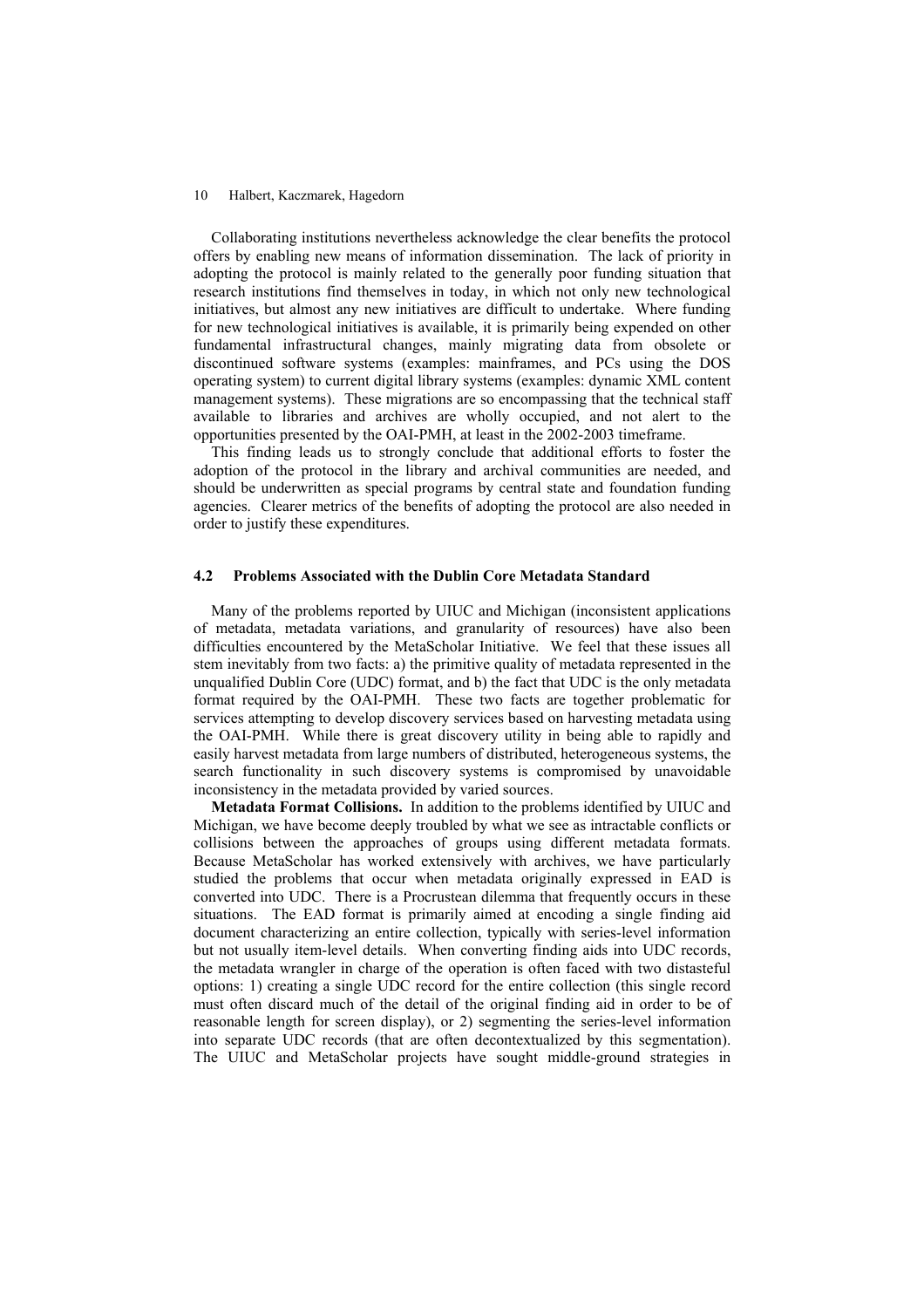segmenting large finding aids while trying to preserve context through hyperlinks, with varying degrees of success. While this problem has been prominent initially in the case of EAD/UDC metadata collisions, we believe that similar kinds of deep metadata conflicts will likely arise as other metadata formats are increasingly harvested into discovery services. Better guidelines for consistent use of differing metadata formats are needed.

#### **4.3 Metadata Gardening**

While services based on metadata harvesting have been explored by several projects, we believe there is still inadequate understanding of the entire cycle of metadata production, dissemination, reprocessing, and extended uses. The MetaScholar Initiative has conceptualized this cycle as "metadata gardening" in its work with participating institutions and scholars. We think that several of the issues identified by Michigan (which MetaScholar has also encountered) including duplication of records, confusing rights restrictions, harvesting problems, and metadata variations are all examples of issues that arise when the entire cycle is not coordinated. Additional problems in this area that MetaScholar has identified are uneven representation of topics, problems in browsing across collections, and poor understanding of the value that metadata harvesting services add to scholarly communication (see below).

Without better perspective on how to coordinate the entire cycle of cultivating metadata providers, harvesting, and finally organizing metadata for discovery, we feel that these problems will continue to compromise the effectiveness of services based on metadata harvesting.

#### **4.4 Interactions with Scholarly Communication**

One of the primary reasons that the Mellon Foundation funded these metadata harvesting projects was to explore how the OAI-PMH could benefit scholarly communication. The MetaScholar Initiative feels that there has been relatively little direct examination of this question in any of the Mellon projects that were undertaken. A basic conviction of the MetaScholar Initiative is that simple aggregations of metadata as such are not sufficient; an associated authoritative context of some user community is always needed to make a metadata discovery service useful. Trying to understand the specific value and opportunities that may be realized by close connections of metadata services with scholarly content is an issue that the AmericanSouth scholarly design team is taking up in 2003.

# **4.5 Relationships to Other Discovery Services**

There is no consensus on the relationship of metadata harvesting services with traditional library tools such as the online catalog, or newly emergent tools such as Google and other Web search engines. This issue has dismayed information service